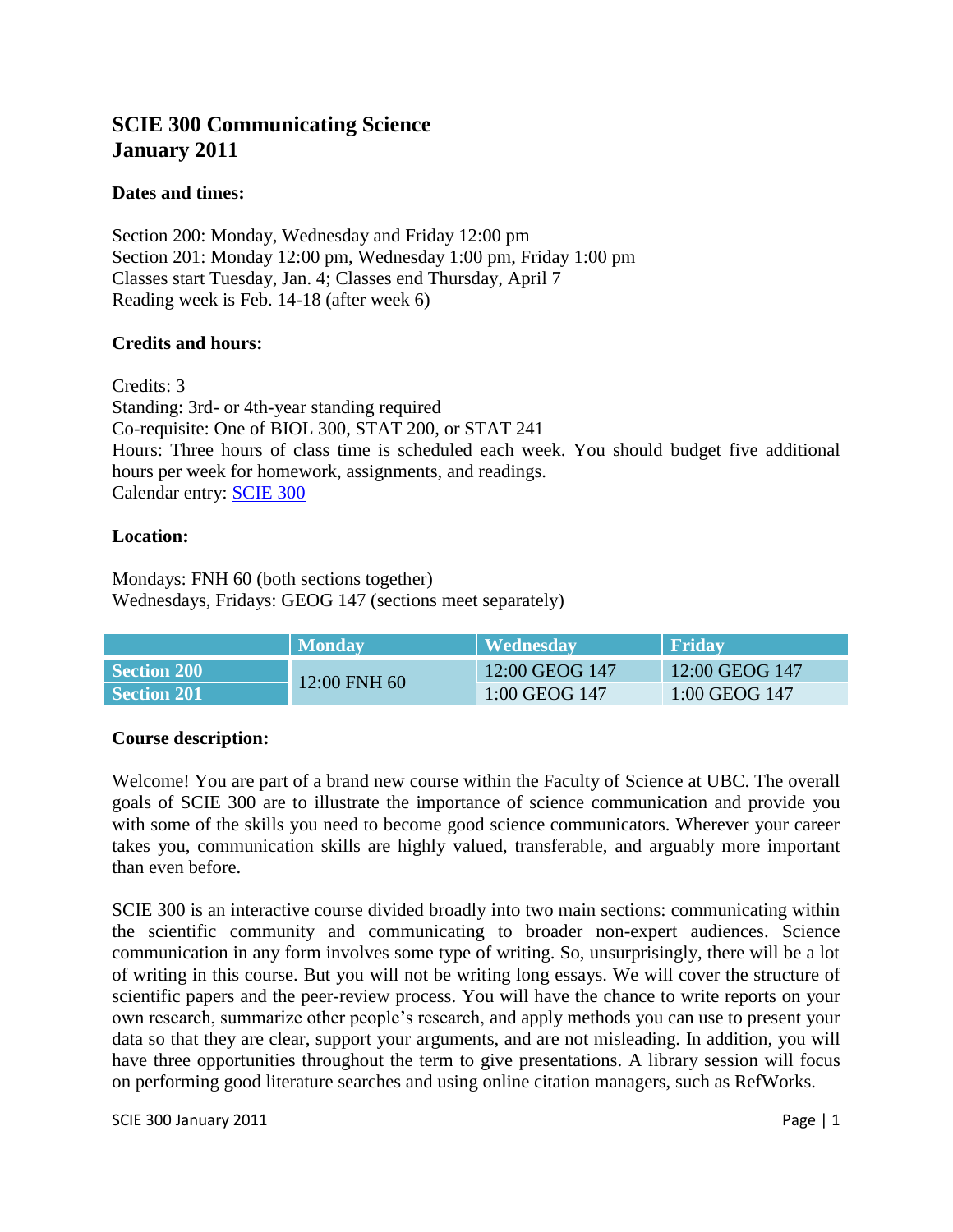#### **Course description (continued):**

Thinking about reaching broader audiences, you will explore online science communication, contribute to a course blog, and write scripts for the audio and video pieces you will create. This part of the course will feature science journalism and storytelling. You read that correctly – there will be storytelling and you will get to read the news in a third-year university course. Could there be a better course? The catch – *you* will be telling the stories and writing the news. You will explore the similarities and differences between science and journalism and learn the basics of writing in journalistic style. Best practice examples of using audio and video to tell science stories will be discussed and your own creations will be shared on the course blog. With a little luck, SCIE 300 will make you famous. Well, maybe with a lot of luck, but it's important to set your goals high when communicating science.

### **Learning objectives:**

*By the end of this course a successful learner will be able to:*

- 1. Identify the reasons scientists communicate (or *should* communicate) their work and discuss the methods used to communicate with each other and with broader non-expert audiences.
- 2. Recognize, discuss, and evaluate current issues and trends in science communication.
- 3. Create a clear proposal for a scientific research project that you will undertake.
- 4. Produce an effective outline for the first draft of a scientific report.
- 5. Use online research tools, such as scientific article databases, e-journals, and citation managers to locate, prioritize, and use scientific information from a variety of sources.
- 6. Create well-written, organized, and accurate documents that properly attribute information sources.
- 7. Eliminate excessive jargon and other complexities from your writing.
- 8. Design effective presentations both with and without visual aids.
- 9. Explain the peer-review process in scientific research.
- 10. Provide helpful and fair comments on the work of peers, including presentations and reports.
- 11. Appreciate common misconceptions in probability and statistics, and communicate explanations to resolve these misunderstandings.
- 12. Evaluate graphical representations of scientific information.
- 13. Collect, evaluate, and display original data meaningfully and accurately.
- 14. Debate the relationship between science and journalism.
- 15. Plan and execute an effective interview with a scientist.
- 16. Write a complete newspaper-style article intended for a non-expert audience about a scientific topic.
- 17. Translate recent scientific research into short audio and video pieces.
- 18. Create relevant, well-written, and convincing blog posts that make use of multimedia elements and are appropriately targeted for your audience.
- 19. Collaborate productively in a team working on a scientific project.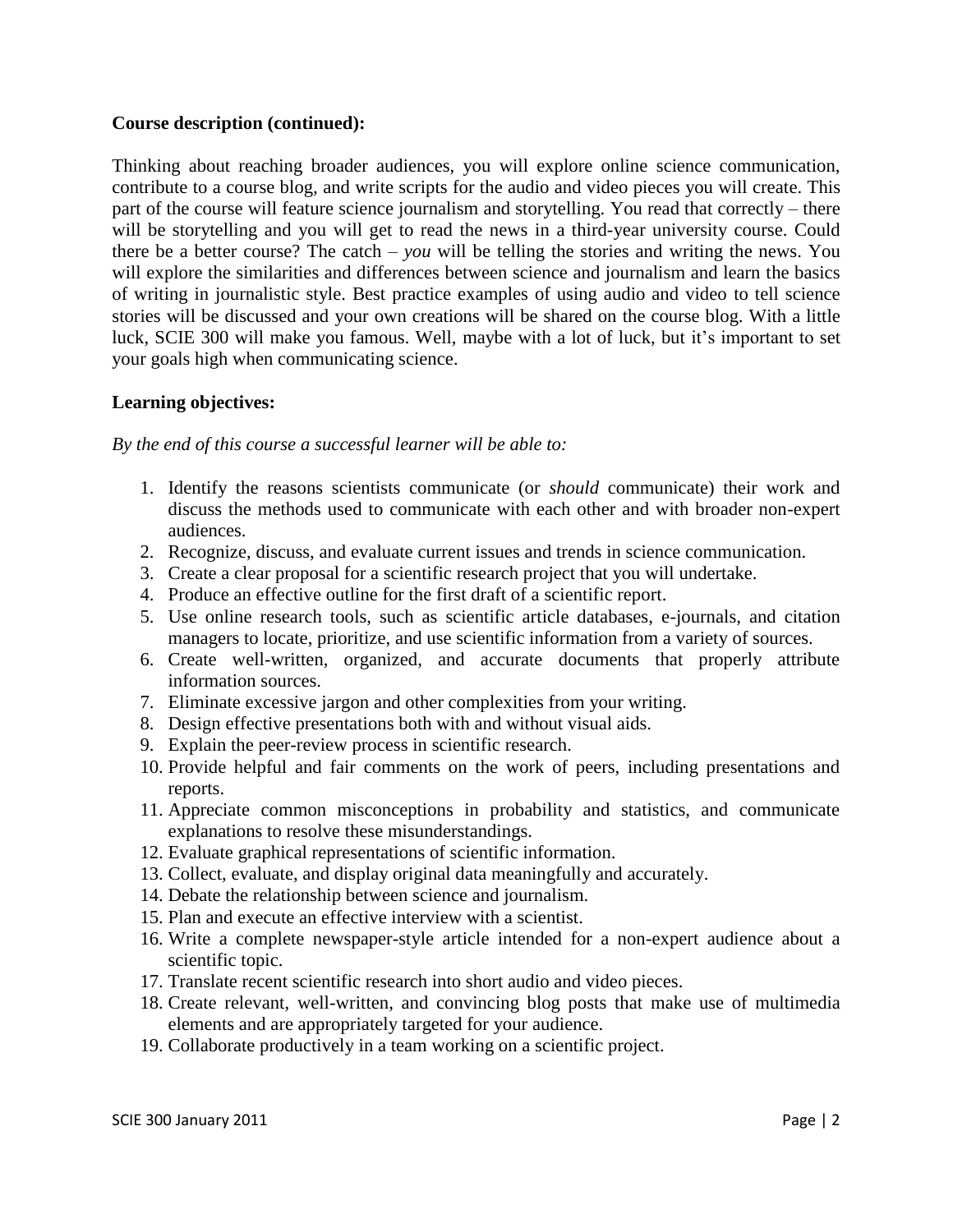#### **SCIE 300 is research:**

The development of SCIE 300 was made possible by the Faculty of Science and some very generous folks who administer something called the Teaching and Learning Enhancement Fund. This is pilot project. That means it is a bit of an experiment and the instructors and development team are going to learn just as much as you throughout the term. In order to evaluate the success of this course, we will need your input. So, after getting your permission, we will ask you to complete surveys, participate in interviews and contribute to focus groups. We want to know if the course is meeting your expectations, if you have suggestions for improvements, and if there are topics you think should be included in future versions of the course. We will be in touch a few times throughout the term asking for your help.

#### **Instructors:**

#### **Bruce Dunham**

Leonard S. Klinck Building 6356 Agricultural Road, Room 322 Telephone: 604-822-4997 Email: [b.dunham@stat.ubc.ca](mailto:b.dunham@stat.ubc.ca) Office hours: By appointment

#### **Eric Jandciu**

Biosciences Building 6270 University Boulevard, Room 3000 Telephone: 604-822-2340 Email: [Jandciu@interchange.ubc.ca](mailto:Jandciu@interchange.ubc.ca) Twitter: @ericjandciu Office hours: TBA

#### **Andrew Trites**

Aquatic Ecosystems Research Laboratory 2202 Main Mall, Room 246 Telephone: 604-822-8182 Email: [a.trites@fisheries.ubc.ca](mailto:a.trites@fisheries.ubc.ca) Office hours: By appointment

#### **Teaching assistants:**

#### **Rebecca Cheung**

Location: TBA Email: [cheungre@interchange.ubc.ca](mailto:cheungre@interchange.ubc.ca) Office hours: TBA

**James Proudfoot** Location: TBA Email: [james.pr@stat.ubc.ca](mailto:james.pr@stat.ubc.ca) Office hours: TBA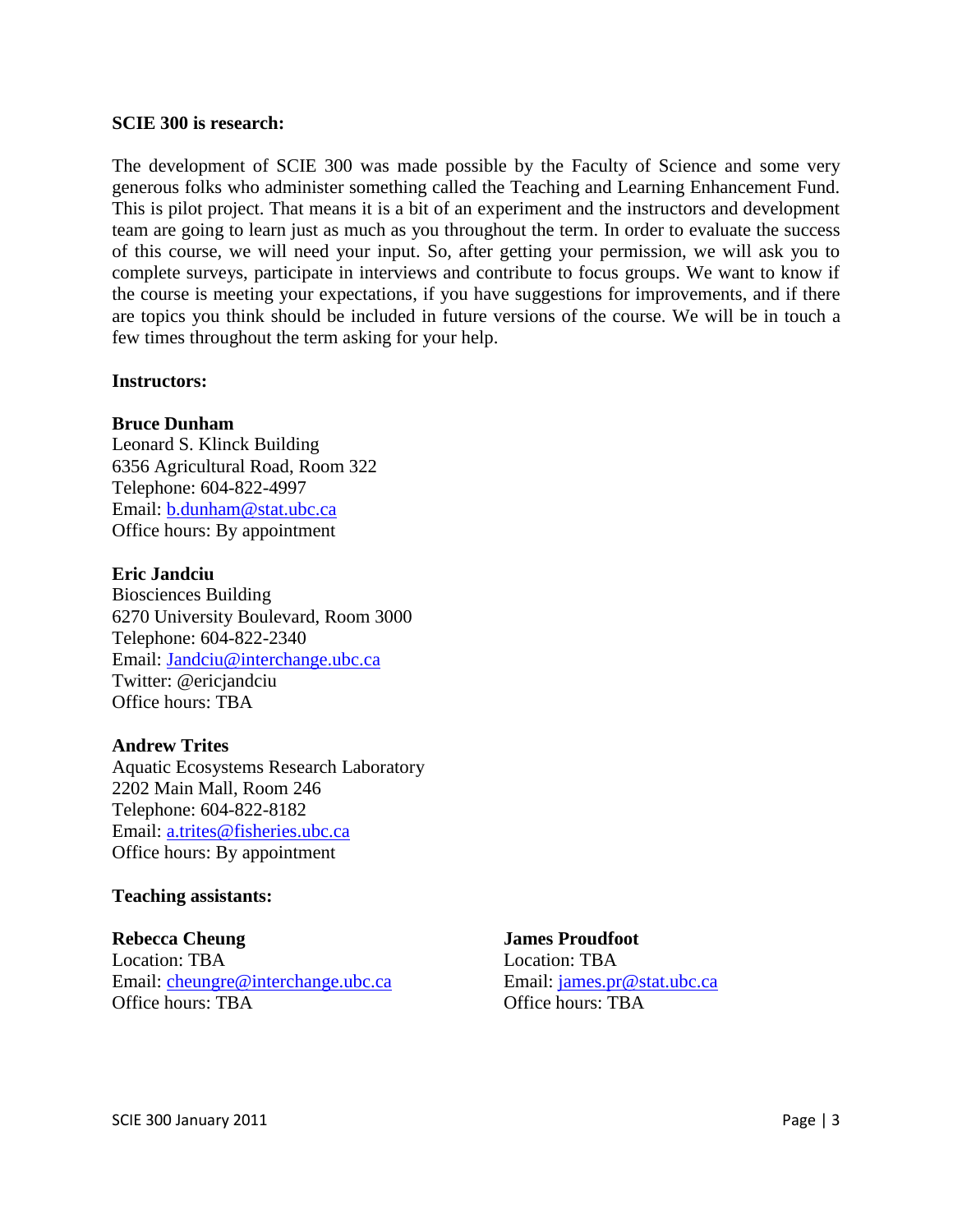#### **Office hours summary (to be completed in January):**

|       | <b>Monday</b>         | <b>Tuesday</b> | Wednesday                            | <b>Thursday</b> | Friday                |
|-------|-----------------------|----------------|--------------------------------------|-----------------|-----------------------|
| 9:00  |                       |                |                                      |                 |                       |
| 9:30  |                       |                |                                      |                 |                       |
| 10:00 |                       |                |                                      |                 |                       |
| 10:30 |                       |                |                                      |                 |                       |
| 11:00 |                       |                |                                      |                 |                       |
| 11:30 |                       |                |                                      |                 |                       |
| 12:00 | Class<br><b>FNH60</b> |                | Class GEOG147                        |                 | Class GEOG147         |
| 12:30 | (both sections)       |                | (section 200)                        |                 | (section 200)         |
| 1:00  |                       |                | Class GEOG147                        |                 | Class GEOG147         |
| 1:30  |                       |                | $\left( \text{section } 201 \right)$ |                 | $\left($ section 201) |
| 2:00  |                       |                |                                      |                 |                       |
| 2:30  |                       |                |                                      |                 |                       |
| 3:00  |                       |                |                                      |                 |                       |
| 3:30  |                       |                |                                      |                 |                       |
| 4:00  |                       |                |                                      |                 |                       |

#### **Required book:**

There is no *textbook* for the course because we didn't feel that any single text covered the breadth of topics SCIE 300 will cover. Materials will be used from a variety of sources instead. *However*, there is a required *handbook* for this course:

*[The Concise Canadian Writer's Handbook](http://www.oupcanada.com/higher_education/companion/literature/9780195430387.html)*

William E. Messenger, Jan de Bruyn, Judy Brown and Ramona Montagnes Oxford University Press ISBN: 9780195430387

The writing handbook for SCIE 300 is a resource you will be able to use in other courses and throughout your career. Importantly, it is a *Canadian* writing handbook so you will not be irritated by missing u's in words like colour. SCIE 300 classes will make use of this handbook for both readings and exercises, so you will need a personal copy of this book. It is available at the UBC Bookstore, but feel free to shop around. If you visit the Oxford University Press website by following the above hyperlink, you can access online student resources that accompany the handbook.

This handbook is not specific to science, but a general writing handbook. We have placed three additional books on reserve in the UBC Library that are more specifically about science communication, but not as technical as the required handbook.

*[Escape from the ivory tower: a guide to making your science matter](http://resolve.library.ubc.ca/cgi-bin/catsearch?bid=4345046)* Nancy Baron (Woodward Library)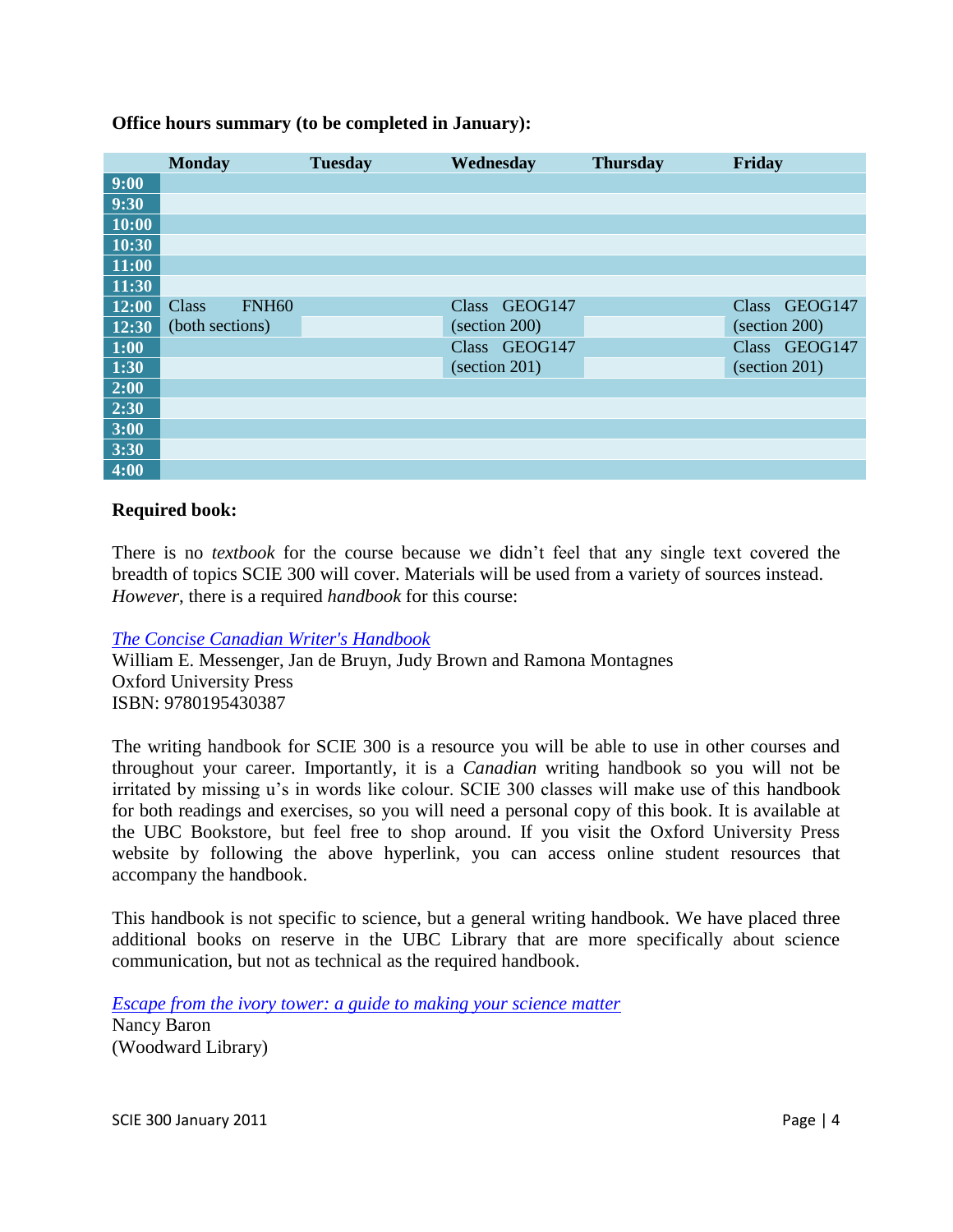*[Am I making myself clear? A scientist's guide to talking to the public](http://resolve.library.ubc.ca/cgi-bin/catsearch?bid=4118369)*

Cornelia Dean (I.K. Barber Learning Centre)

*[The craft of scientific communication](http://webcat1.library.ubc.ca/vwebv/holdingsInfo?bibId=4417972)*

Joseph Harmon and Alan Gross (I.K. Barber Learning Centre)

For further reading suggestions please visit the course blog where you will find a virtual bookshelf. The SCIE 300 library (aka Eric's office) has a number of titles that you are welcome to borrow. Eric also subscribes to *New Scientist*, *National Geographic* and *Canadian Geographic* magazines. You are welcome and encouraged to come by to browse and/or borrow copies.

## **Library visit:**

We'll remind you again later, but please mark *Friday, January 28* in your calendars. On this day, the class will be held in the newly refurbished and very fancy *lower level computer lab of Woodward Library*.

## **Participation:**

Your success in this course is highly dependent on your level of participation. Your colleagues' success and stress level are also dependent on your participation. A blog cannot work without everyone's input. Class discussions and group activities without group engagement will be unfulfilling. Peer assessment that is not handled professionally is unconstructive. So, please do your part for the course: attend class, participate, and do your fair share of group work.

We have not allocated a specific amount of your final grade for participation. But that does not mean it does not count. Your attendance and participation will be observed and recorded.

### **Professionalism:**

Whether you are working with a publisher on a research paper or book, submitting an article to a newspaper or magazine, or contributing an abstract to a conference, deadlines are extremely important. Likewise for SCIE 300.

The two major assignments in SCIE 300 have many smaller components (steps) due before the final project deadlines (see details below). These assignments are designed in this manner so that you receive feedback during the process and to help keep you on track. The assignment steps have hard deadlines. They must be met or you will receive a mark of zero for that component of the project. You are still eligible for full points in the remainder of the project components. However, by failing to submit the earlier project steps you forfeit those points and valuable feedback from your peers, instructors, and TAs that will help you complete the subsequent steps.

Only final assignment submissions will be accepted late, but will carry a penalty of 10% reduction in mark per day, up to a maximum of five days.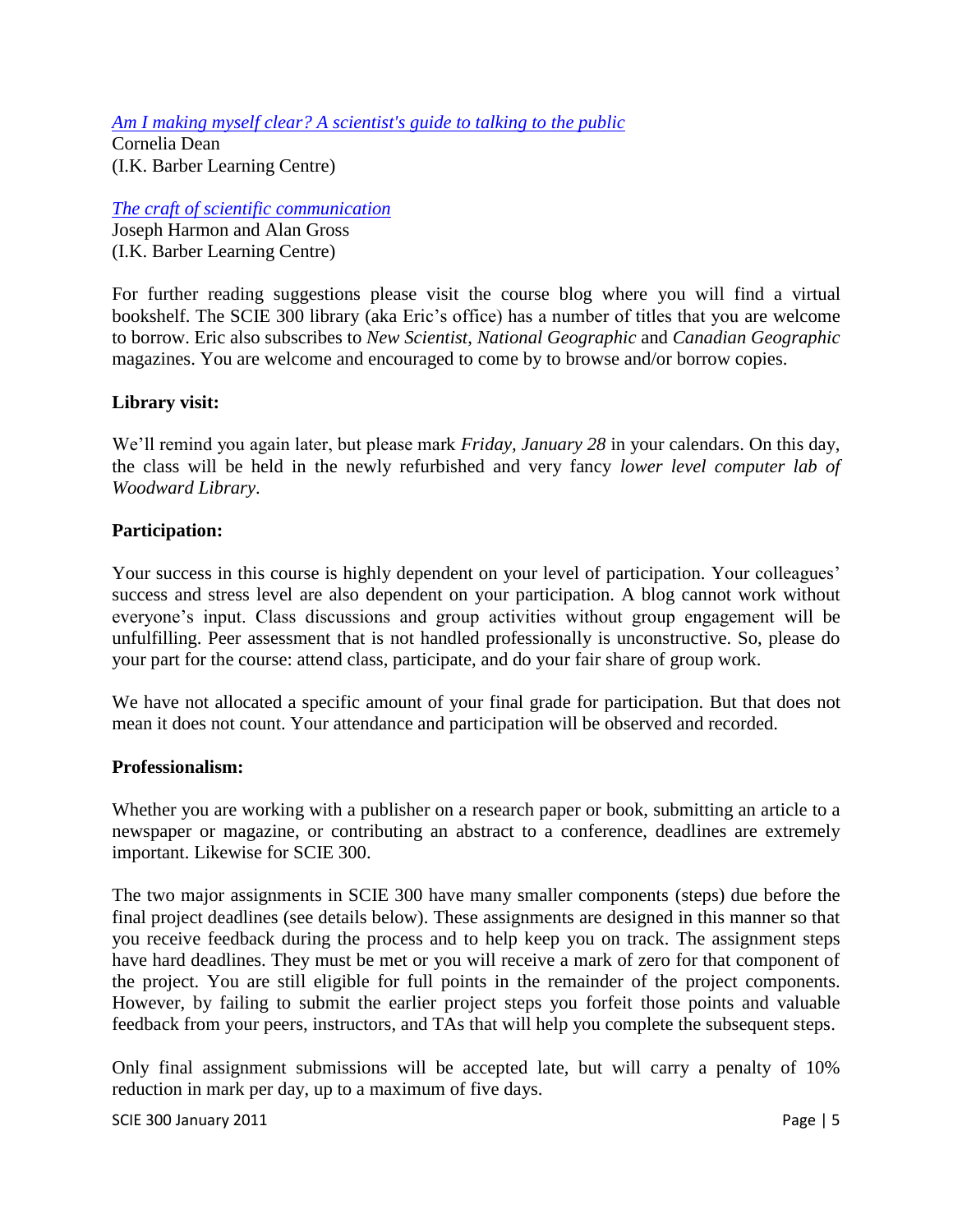Should you miss a class on which an assessment is made (for example, on one of your presentation days) or fail to meet one of the hard deadlines, you must have an acceptable excuse and supporting documentation (for example, a doctor's note) in order to obtain an extension without penalty. The only acceptable excuses are illness, serious family emergency, or a major religious holiday. Whenever possible, you should let the instructor and your group members know of your absence in advance.

Attendance is expected at all classes, team meetings, workshops and scheduled activities. Do not schedule interviews, meetings, or other events during class times. Finally, please arrive on time for every class.

Please see the separate document "Assessment Regulations, SCIE 300" for further details.

## **Academic integrity:**

Plagiarism and other academic dishonesty will not be tolerated in SCIE 300. Present only your own ideas or, when presenting other people's ideas, cite the appropriate source. Course work must be completed independently or, in the case of group work, equally distributed among group members. The UBC Learning Commons has a wealth of information on academic integrity. Please visit this website and familiarize yourself with the difference between quoting and paraphrasing as well as the correct way to cite sources. There is also an entertaining and interactive animation you can watch.

<http://learningcommons.ubc.ca/get-study-help/academic-integrity/>

To test your knowledge, please complete this short quiz.

<http://www.bio.ucalgary.ca/undergrad/plagiarismquiz.html>

Plagiarism and dishonesty is not only something we think about at universities. Here is a realworld example of the trouble plagiarism can get you in.

<http://www.gazette.com/articles/gazette-58112-stories-four.html>

### **Blog:**

SCIE 300 has a course blog! If you have not already registered on UBC Blogs and joined the SCIE 300 blog, please do so as soon as possible. Please refer to the separate document on the course WebCT Vista site for instructions on signing into the course blog, including the required password.

\* Please be sure to sign up for the correct section \*

UBC Blogs is built on a WordPress platform. Members of WordPress blogs have different access levels. As a student in SCIE 300, you have "author" access to the SCIE 300 blog. This means

SCIE 300 January 2011 **Page | 6**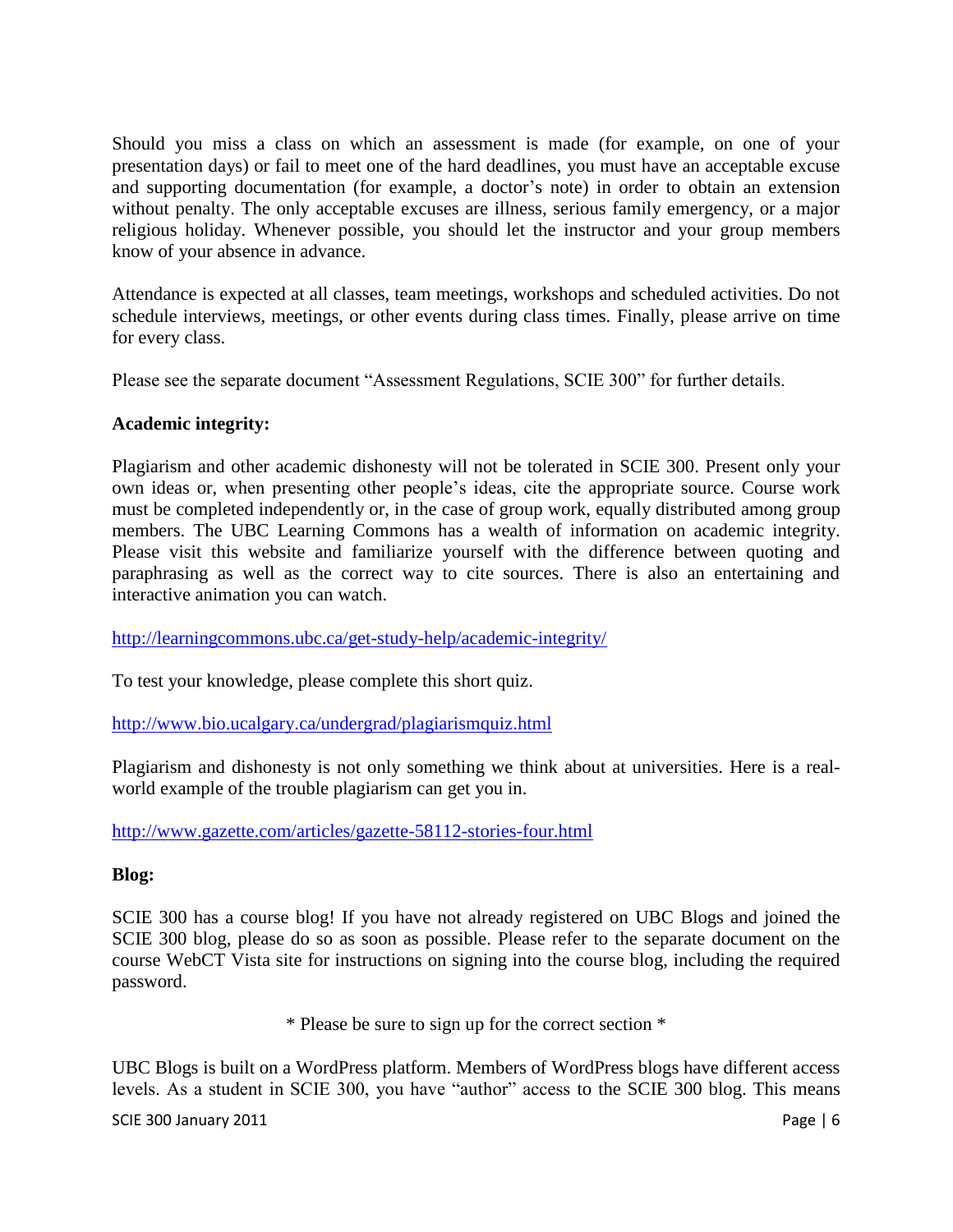you can write and edit your own posts and comments but you cannot do anything to anyone else's posts or comments. Once you are on the blog, explore the Create and Explore areas. We have collected a lot of information relevant to communicating science, including some tutorials on getting started with WordPress.

Your posts and comments on the blog count towards your grade (see below for details). Remember that you can only post to the SCIE 300 blog when you are signed in to UBC Blogs and you can only be signed into UBC Blogs with your CWL. That means your posts are not anonymous. They are linked with your CWL. So, blog nicely! The Centre for Teaching, Learning and Technology has put together this website about "netiquette".

<http://ctlt.ubc.ca/distance-learning/learner-support/communicating-online-netiquette/>

## **WebCT Vista:**

SCIE 300 has a WebCT Vista site. Vista is an online class management tool. It is your responsibility to check the Vista site for announcements. We will do our best to remind you in class, but checking Vista at least once per week is the best way to stay informed. The Vista site will serve as a repository for lecture notes, handouts, assignments, grading rubrics, and some other resources. Some of your assignments will be submitted on the Vista site using Turnitin. The discussion board and email can also be used within Vista.

If you have a general question about the course, we encourage you to use the discussion board because many other students probably have the same question. In addition, you may get a faster answer from your peers than from your instructors. If you have a question that is more personal, you are of course welcome to email the instructors.

Go to [www.vista.ubc.ca,](http://www.vista.ubc.ca/) log in with your CWL, and look for SCIE 300 Communicating Science.

## **TurnItIn:**

SCIE 300 will use the anti-plagiarism service called [TurnItIn.](http://www.turnitin.com/) You will upload some assignments directly to TurnItIn using the course Vista site. The service then compares your submission with an archive of documents, including Web pages, to check for plagiarism. For more information about UBC's use of TurnItIn please visit:

<http://www.vpacademic.ubc.ca/integrity/turnitin/index.htm>

### **Peer assessment:**

One of the features of TurnItIn is called PeerMark. This gives classes the ability to use peer assessment – all online within the TurnItIn environment. Peer assessment must be performed in a constructive, respectful manner. Details on how this feature works and how it will be used in SCIE 300 will follow.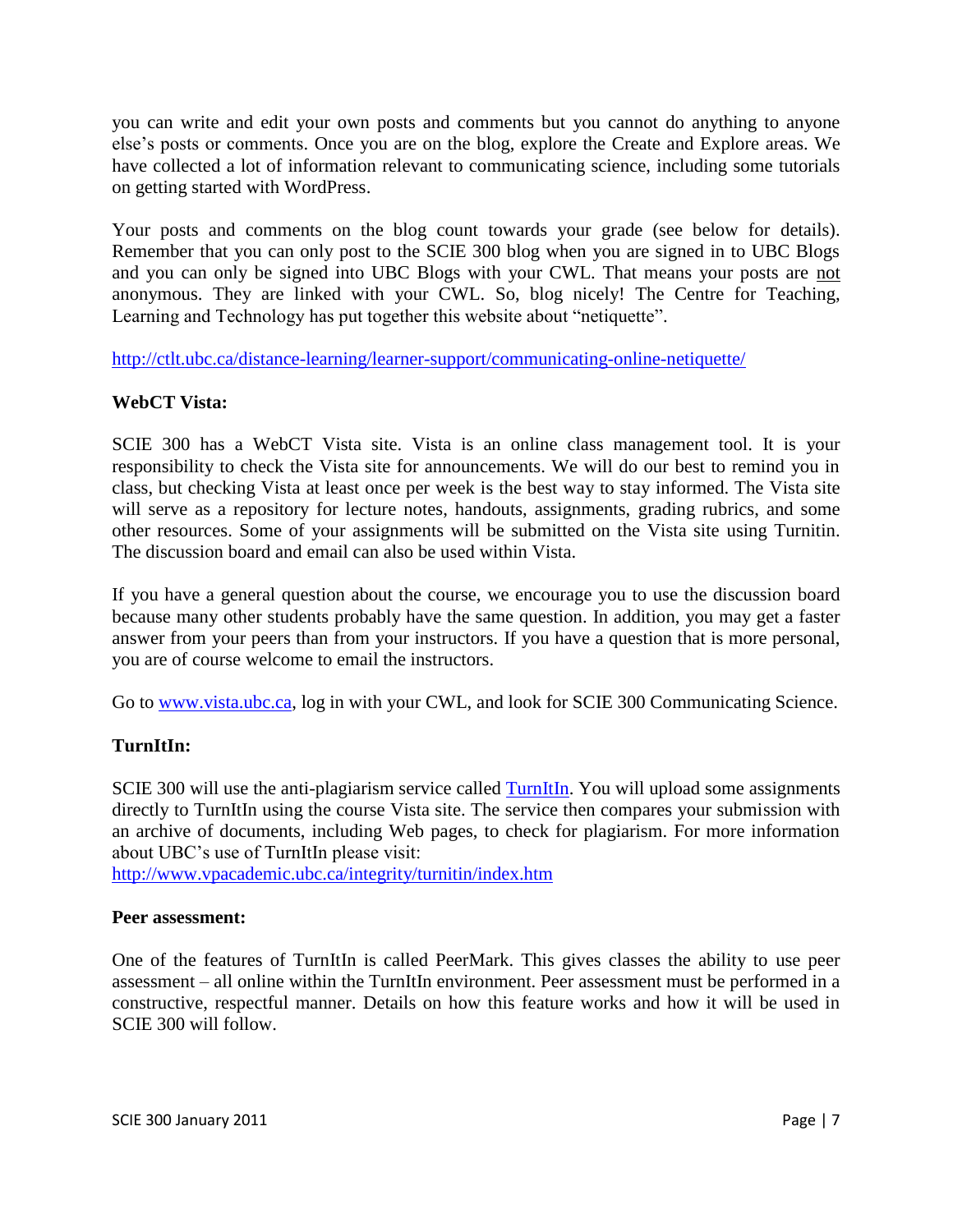#### **SCIE 300 assessment summary:**

### **Short, individual presentations (5%)**

- **January 5** (week 1, day 2): assigned, in class
- **January 7** (week 1, day 3): choose topic
- **January 12** (week 2, day 2): short presentations, part 1, in class (2% instructor evaluation, 1% peer evaluation, 1% your evaluation of peers, 1% self-assessment)
- **January 14** (week 2, day 3): short presentations, part 2, in class

### **Data collection project (30%)**

- **January 17** (week 3, day 1): assigned, in class
- **January 21** (week 3, day 3): provide proposal template, in class
- **January 26** (week 4, day 2): proposal due (online) (2%), provide project outline template, in class
- **January 28** (week 4, day 3): feedback on proposals, online
- **February 7** (week 6, day 1): outline due, online (2%)
- **February 9** (week 6, day 2): group presentations, part 1 (10%), peer assessment and selfassessment (2%), in class
- **February 11** (week 6, day 3): group presentations, part 2, peer assessment and selfassessment, in class
- February 11 (week 6, day 3): outline feedback, online
- **February 21** (week 7, day 1): draft project report due, online
- **February 23** (week 7, day 2): TurnItIn PeerMark review due, online (2%)
- **February 28** (week 8, day 1): final draft due, online (12%)

### **Interview project (35%)**

- **February 11** (week 6, day 3): introduced, decide on topic over break
- **February 21** (week 7, day 1): papers selected, groups identified, online
- **March 4** (week 8, day 3): annotated bibliography, online (3%)
- March 11 (week 9, day 3): proposed interview questions and at least first two paragraphs of the news article, online (2%)
- **Week 10** Perform interviews (schedule in advance)
- **March 21** (week 11, day 1): submit script for podcast and video, online (3%)
- **March 30** (week 12, day 2): group presentations, part 1, in class  $(12\%)$
- **April 1** (week 12, day 3): group presentations, part 1, in class
- **April 6** (week 13, day 2): final submission, online (15%)

### **Library research assignment (2%)**

**Blogging assignment (8%)** (see separate document for complete details)

Minimum four posts and four comments related to course content throughout the term

### **Exam (20%)**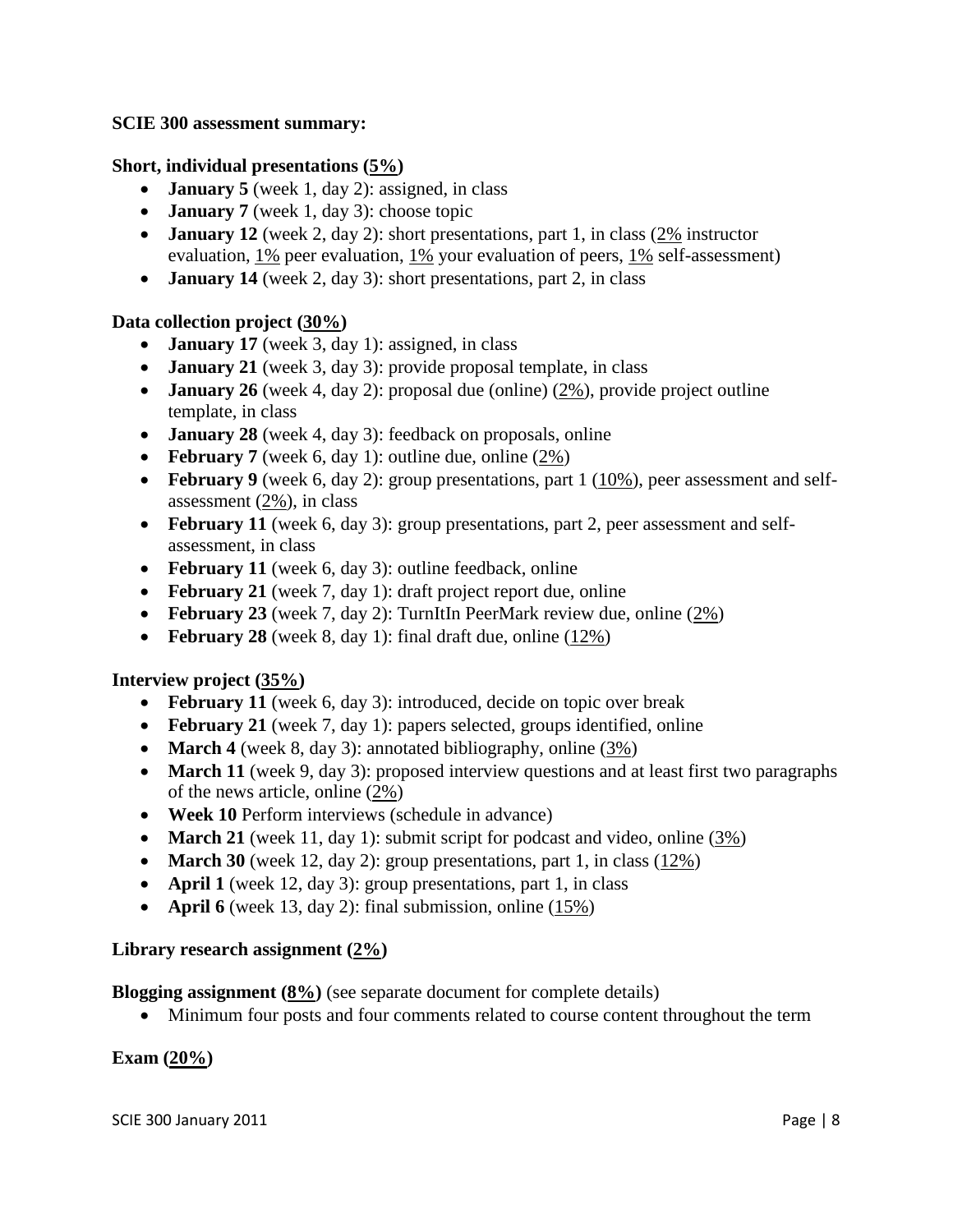### **Class schedule:**

The class schedule is subject to minor changes based on how the course progresses, current developments, and student feedback.

### *Week 1 (Jan 4): Intro and review of writing skills*

#### **Monday: No class. Happy New Year!**

**Wednesday:** Course introduction Introduction to science communication Why do scientists communicate their work? Checking the meaning of your writing (is that *really* what you meant to say?)

#### **Friday: Writing skills**

Simplifying phrases and removing "nothing" verbs Paragraph structure and writing paragraphs Punctuation and capitalization

#### *Week 2 (Jan 10): Presentations*

#### **Monday: Presentation skills overview**

Presenting to an audience Eye contact, audibility, clarity, preparedness, structure Topic clearly identified, outline provided, main point highlighted at conclusion Using metaphors and jokes

#### **Wednesday: Individual presentations Day 1**

Three-minute presentation on a science topic in the news. No visual aids allowed other than blackboard.

#### **Friday: Individual presentations Day 2**

Three-minute presentation on a science topic in the news. No visual aids allowed other than blackboard.

### *Week 3 (Jan 17): Scientific papers*

#### **Monday: Structure of a scientific paper and the peer review process**

Recap presentations from last week How and why scientists publish their work; the publication process and peer review Examine the components of a scientific article and discuss how they have changed over time (history of science writing, scientific writing as storytelling) Preparing an outline for a scientific paper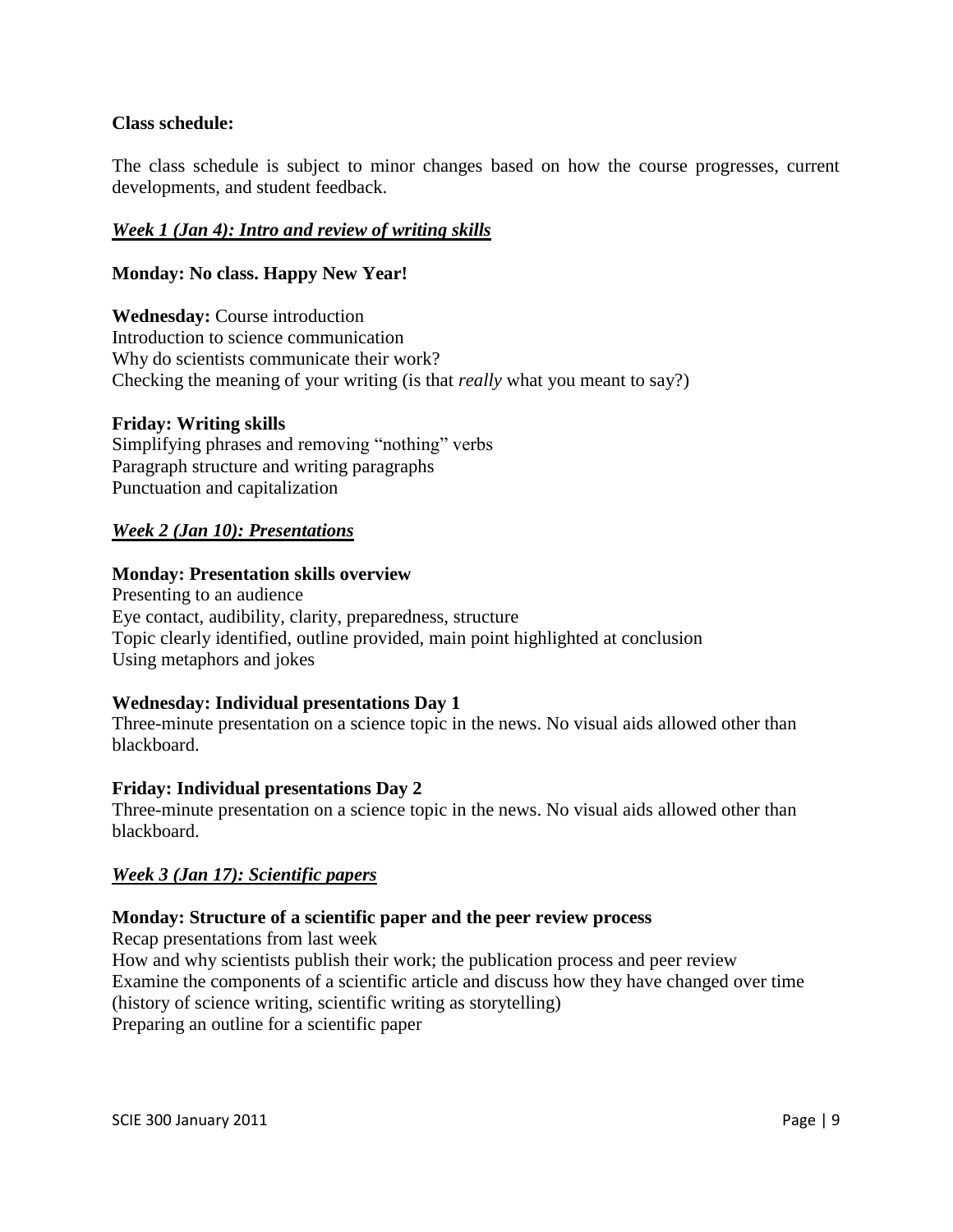#### **Wednesday: Structure of a scientific paper**

Review of scientific method Correctly order the sections of a scientific paper. Clear and concise writing in science, identifying and minimizing jargon

#### **Friday: Structure of a scientific paper**

Correctly order the paragraphs of a scientific paper Scientific style (units, numbers, etc.) Writing a project proposal

### *Week 4 (Jan 24): Communicating data; researching*

**Monday: Visually representing data** Communicating data, different means of visually representing data

#### **Wednesday: Visually representing data**

Presenting information in tables and graphs Preparing an outline for a paper

#### **Friday: Library skills (Note: class at Woodward Library)**

Research tools, effective database searches, and citation management

#### *Week 5 (Jan 31): Researching, organizing and writing scientific papers*

#### **Monday: Outlines, summaries, plagiarism**

Outlines (recap) Note-taking and summarizing articles Plagiarism

#### **Wednesday: Summarizing articles**

Summarizing articles (hands-on) Examples of good summaries and bad summaries; the characteristics of each

#### **Friday: Non-expert summaries**

Writing summaries of scientific papers in language non-experts can understand (e.g. in the style of a PLoS author summary or Science Brevia).

#### *Week 6 (Feb 7): Critiquing, data collection project presentations*

#### **Monday: Providing peer feedback**

Guidelines on providing peer feedback and revising documents (recap peer review journals) Checklist for giving feedback Specific resources for life, physical and mathematical sciences on the web for reference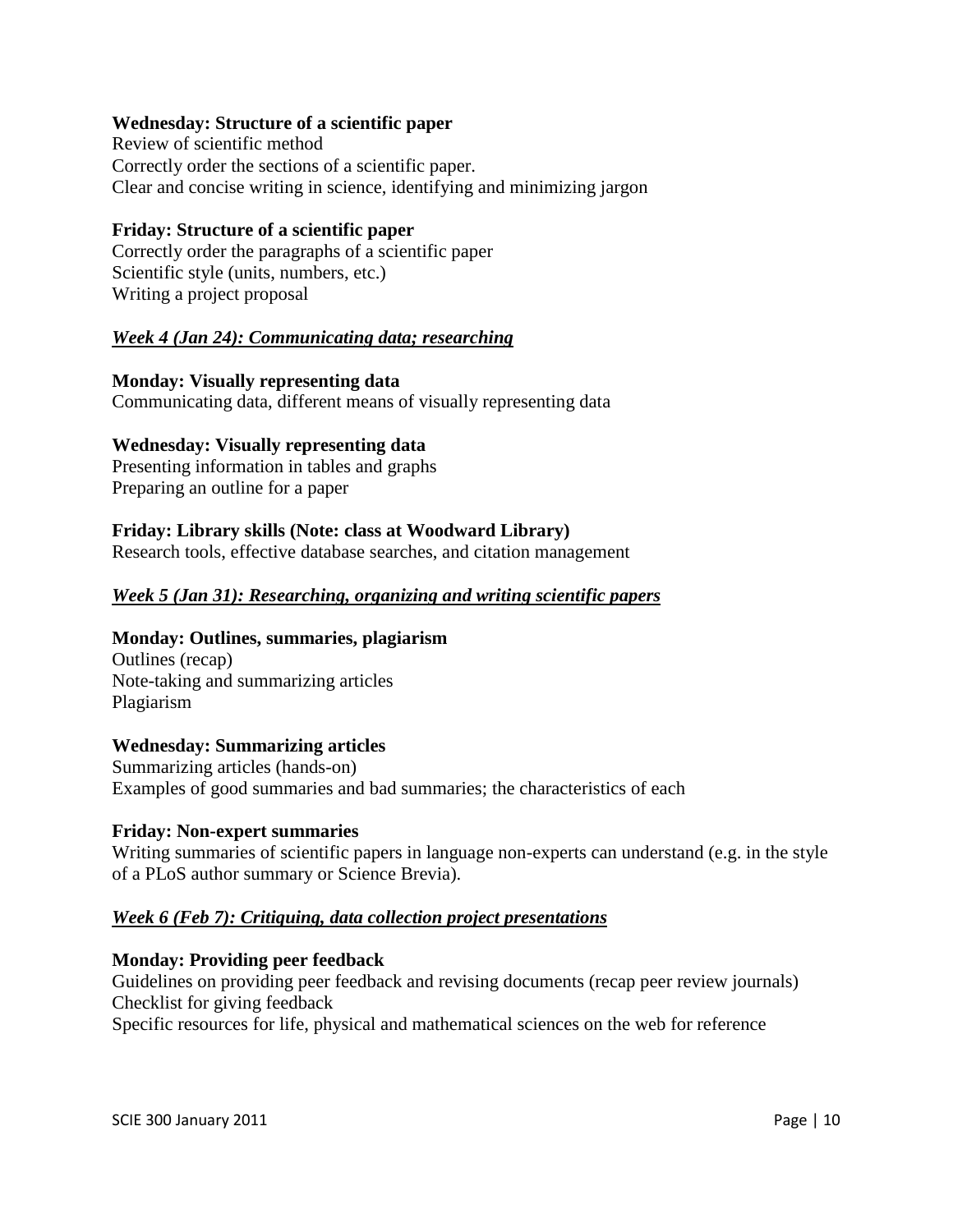## **Wednesday: Data collection project presentations Day 1**

Group presentations of data collection projects Non-expert summary and critiquing (recap)

### **Friday: Data collection project presentations Day 2**

Group presentations of data collection projects

## *Week 7 (Feb 21): Audiences and conceptions of science*

### **Monday: Knowing your audience**

Knowing and reaching your audience Importance of science outreach Accuracy vs. precision (in the context of science communication) Metaphors and similes

### **Wednesday: Popular press**

Using articles from the popular press explore difficulties in communicating ideas to general audiences Metaphors activities Visualization

#### **Friday: Misconceptions of science**

Public misconceptions about science, common fallacies, what impedes understanding of scientific issues? What is science? What is the public's definition of science?

### *Week 8 (Feb 28): Science journalism*

### **Monday: Science vs. journalism**

Science and journalism – similarities and differences The structure of a news story, inverted pyramid, the five Ws What is news and how is science news different from other news?

### **Wednesday: Science journalist visit**

Ordering a news story Compare coverage in different media

#### **Friday: Writing in journalistic style**

Draft the opening of a short newspaper story based on a scientific Identify who you would interview for the story List the questions you would ask them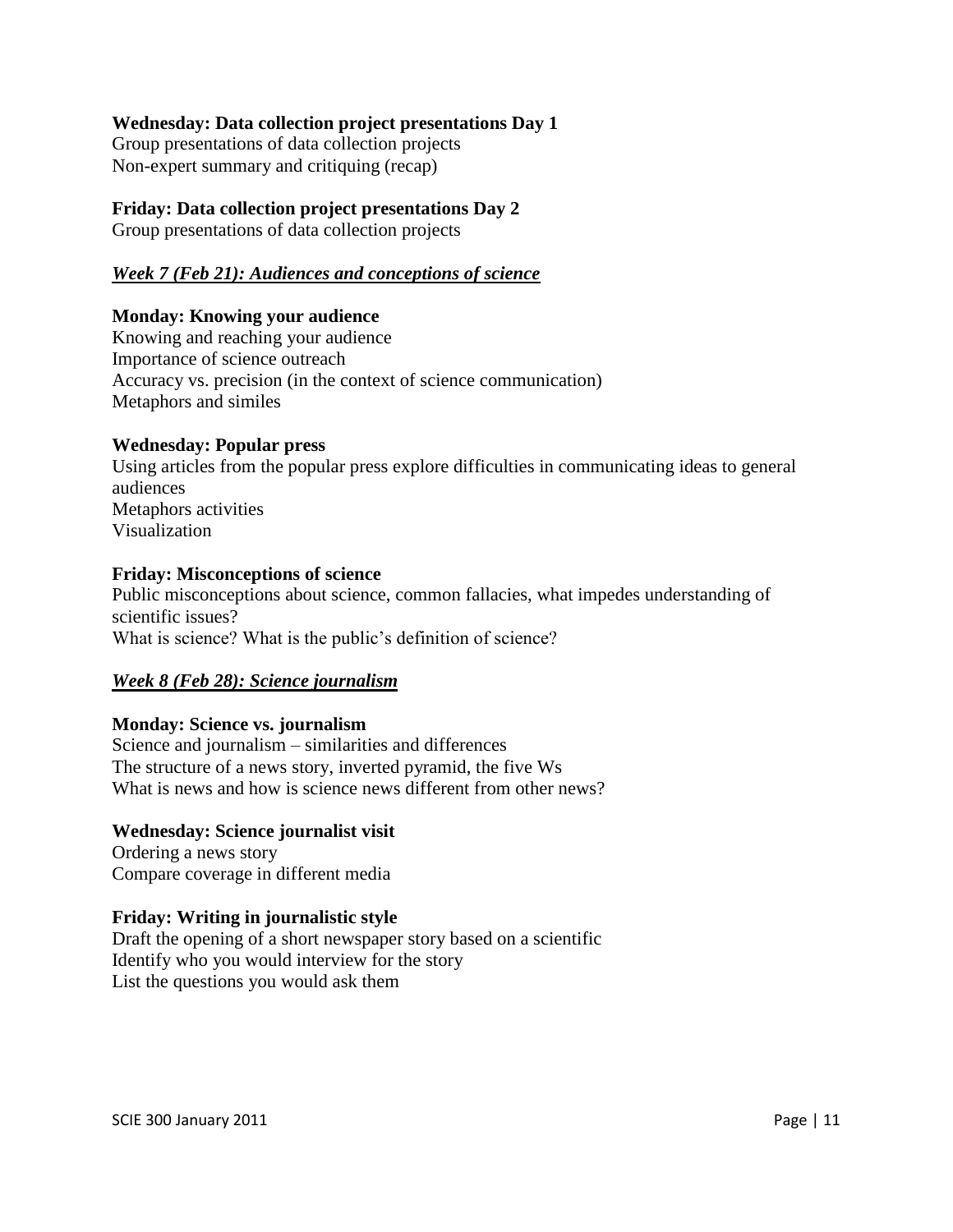## *Week 9 (Mar 7): Storytelling and interviewing*

**Monday: Science documentaries** Special guest

**Wednesday: Interviewing** Interviewing skills, both how a journalist should prepare and how a scientist should prepare

## **Friday: Storytelling** Special guest Kathryn Gretsinger (UBC School of Journalism, CBC)

## *Week 10 (Mar 14): Understanding and communicating probability, risk and statistical inference*

**Monday:** Commonly held fallacies in probability, and their impact on the public, including Meadow's law, the prosecutor's fallacy, faulty conditioning. Uses and abuses of statistical inference, including issues such as inferring causation from correlation, problems with multiple testing, flawed sampling schemes and bad designs.

**Wednesday:** Exploring misunderstandings involving independence, conditional probabilities and risk.

**Friday:** Uses and abuses of statistical inference in scientific research.

### *Week 11 (Mar 21): New media; judging scientific information; public engagement*

### **Monday: New media**

New media guest lecture Digital Tattoo The changing media landscape and what it means for science communicators

### **Wednesday: Critical thinking skills**

Critique of online material such as videos, blogs, web sites, news articles for vested interests, slant, omission, distortion, vagueness, ambiguity, generalization, cause and effect

#### **Friday: Public engagement** Public engagement with science Press releases